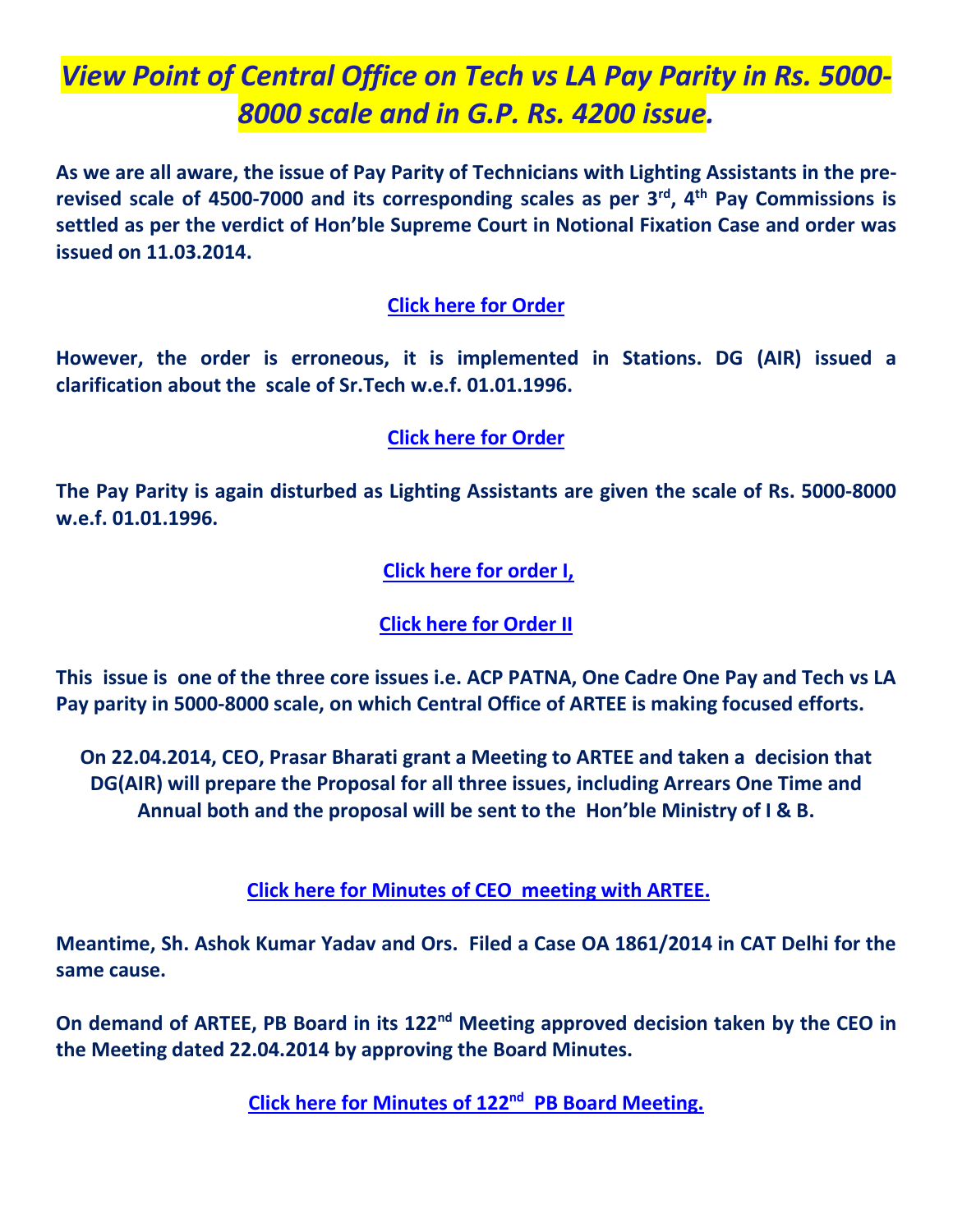**As per the decision taken in the Meeting dated 22.04.2014, DG (AIR) prepared proposals for all three issues with the calculation of Arrears and send it to Prasar Bharati.**

**[Click here for proposal](http://arteeindia.org/central/2015/proposal_Tech-LA.pdf) for Tech vs L.A.**

**Prasar Bharati sent the proposal to the Hon'ble Ministry of I & B. In the covering letter PB Mentioned the issue as subjuice, due to the case 1861/2014.**

**[Click here for covering letter.](http://arteeindia.org/central/2015/Tech-LA-Proposal.pdf)**

**For putting more pressure for the cause of Generalizing ARTEE filed OA 4424/2014 in CAT Delhi. The OA disposed at Admission stage itself with a direction to examine the case and issue a Speaking Order in 60 days.**

**The Minutes of 122nd PB Board Meeting in 123rd Meeting on 18.09.2014** 

**[Click here for the Minutes of 123](http://arteeindia.org/central/2015/Minutes%20of%20the%20123rd%20PBB%20meeting_18th%20Sep)rd Meeting.**

**Surprisingly, DG(AIR) issued a Speaking Order on 25/2/2015 citing baseless reasons for not granting the scale. This speaking order is part of a Conspiracy to weaken the cause.**

**[Click here for the speaking order.](http://arteeindia.org/central/2015/speaking_order.pdf)**

**DG (AIR) submitted reply of OA 1861/2014 filed by Sh. Ashok Kumar Yadav and Ors. Same reasons were cited which were given in Speaking Order issued in Case filed by ARTEE.**

*On 11.03.2015, in the hearing of OA 1861/2014, Advocate of Respondents tried to defend the case on the basis of same baseless arguments which were mentioned in our Speaking Order. From the hearing it seems that CAT Delhi over Ruled these arguments and the OA is allowed.*

**If the verdict is positive it will be proved that Speaking Order issued in OA 4424/2014 contains the baseless facts which are not tenable in the eye of law as these are overruled by CAT in OA 1861/2014.**

**We welcome the verdict in OA 1861/2014 and think that implementation of OA 1861/2014 will certainly strengthen the Cause.**

**The same thing we have been saying in ACP PATNA, that let the verdict of OA 757/2013 be implemented first, to make it easier the generalization but our Appeal is strangulated in**